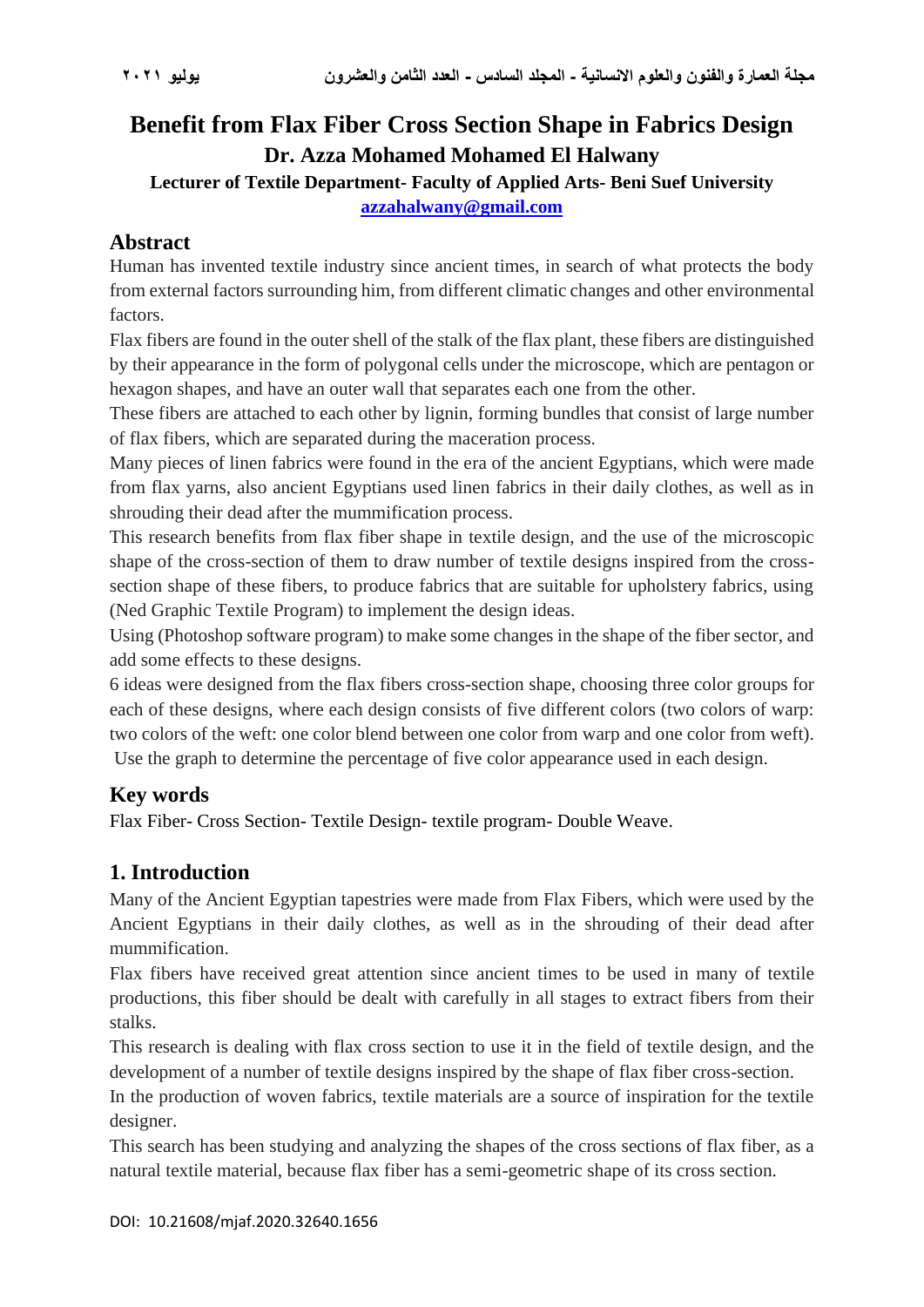## **2. Background**

#### **2.1 Flax Fibers**

Flax Fibers are characterized by their appearance as polygonal cells under the microscope, which are pentagonal or hexagonal, and have an outer wall which separates each one of these fibers.

These fibers stick with each other by lignin, forming bundles of each large number of continuous plant fibers, which are separated during administration**1-4** .

Flax fiber (also known as common flax or linseed), which has been planted throughout the world for millennia, is the source of many products which have existing, high-value in markets of textile's products.

Flax fiber which is extracted from the stalk of the flax plant, is soft, lustrous and flexible, bundles of fiber that have the appearance of blonde hair, results in long fibers and short fibers, hence the description "flaxen"<sup>5</sup>.

It is stronger than cotton fiber but with less elasticity, and it's the source of industrial fibers that are being used currently in many industrial fields  $1, 6$ .

Flax fibers are found in bundles in the outer bark of the flax stem. Each bundle consists of a large number of fibers bound together<sup>7</sup>.

#### **2.2. Flax Fiber Cross Section**

The base chemical polymer in flax fibers is cellulose, which reaches up to 79.56% of the constituents of flax fiber<sup>8</sup>.

In a single fiber, there are several different layers that make up the fiber's structure which is the primary wall, secondary wall, and the center lumen from outside to inside<sup>9, 10</sup>.

The cellulose is deposited as spiral layers inside the flax hair, which gives the characteristics of flax fibers, of durability, elasticity and absorption of moisture <sup>4, 11</sup>.

in addition to lignin, which its amount reaches up to 9.4% of the construction of the fiber  $<sup>1</sup>$ .</sup>

The diameter of the flax hair is about 10 microns. Figure (1) shows pictures of some cross sections of flax fibers under the electronic microscope<sup>12</sup>.



**Figure 1(A-B-C-D) (13, 8, 14, and 15): Some images of cross sections of groups of flax fibers under electronic microscope**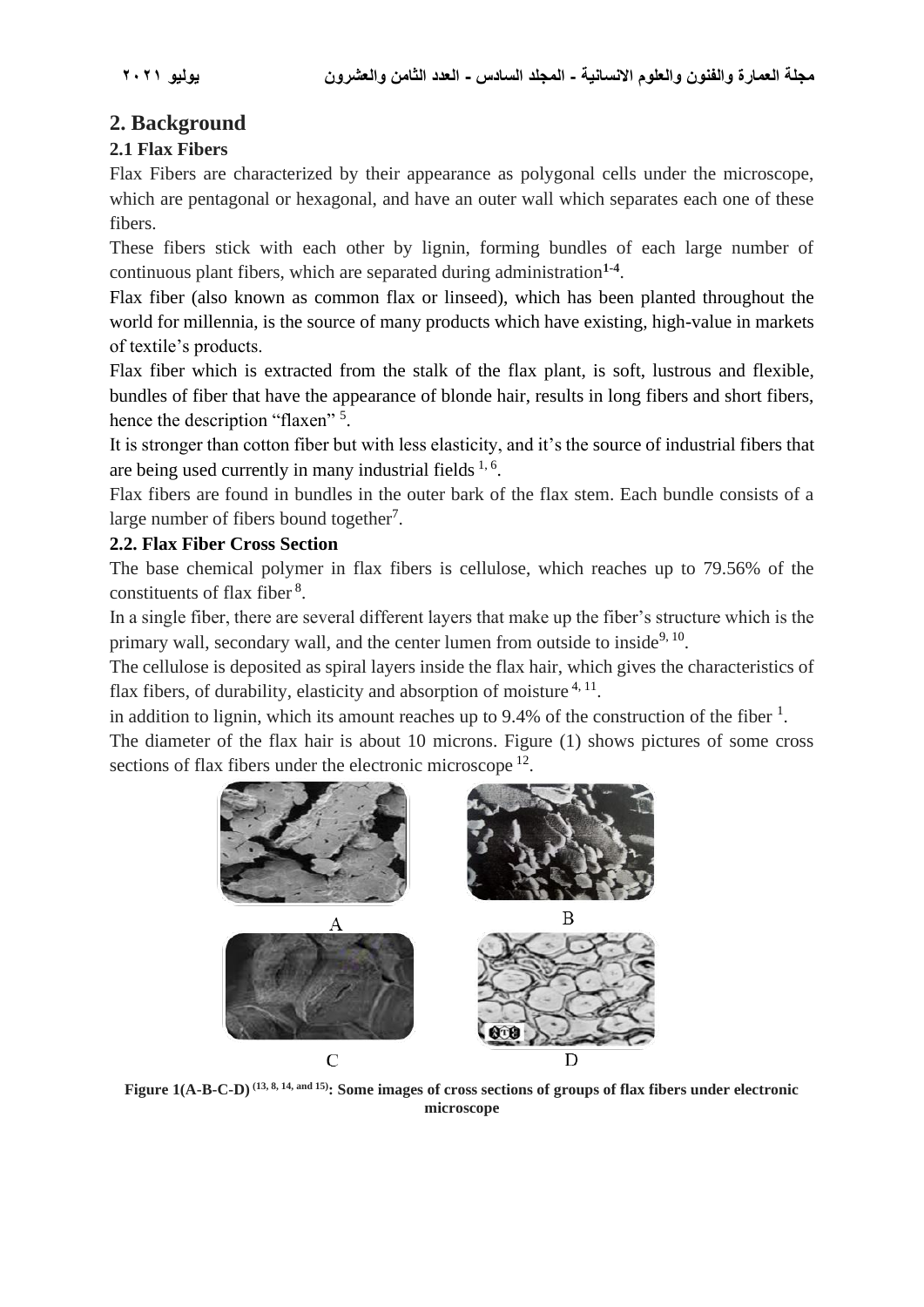The design and production processes are both subjected to total digital control, of which the design data of the jacquard fabric, from design to weaving is all processed, controlled, and transmitted in the computer  $^{16}$ , figure 2. represents these steps for textile design process.



**Figure 2: Textile Design Process**

Since the theory of computer technology originated from the principle of figured information control over jacquard, it is applicable to digitize objective images with digital technology, and to put these digital images under innovative digital design directly into structural design <sup>17</sup>.

This design concept and method have thoroughly removed the constraint of hand drawing, injecting innovation for jacquard into the overall process of designing<sup>18</sup>.

The linear fibers cross-sectional sector was used to create designs inspired by these cross sections that can be used as upholstery fabrics, in some steps to have a textile design<sup>16, 19</sup>.

# **3. Materials and Methods**

### **3.1. Designs Preparation**

Double weave has been used in this paper, to produce fabrics that can be used by its two face, using Satin 5 construction in face and back to have a pure color from warp and weft yarns, and using twill weave construction to have the blend ratio between warp and weft yarns.

### **3.2. Design processes**

The design process used Ned Graphic software to create all designs, there are some steps to have designs from flax fiber cross section, which are represented on table (1)

### **Table (1): Designs Preparation Steps**

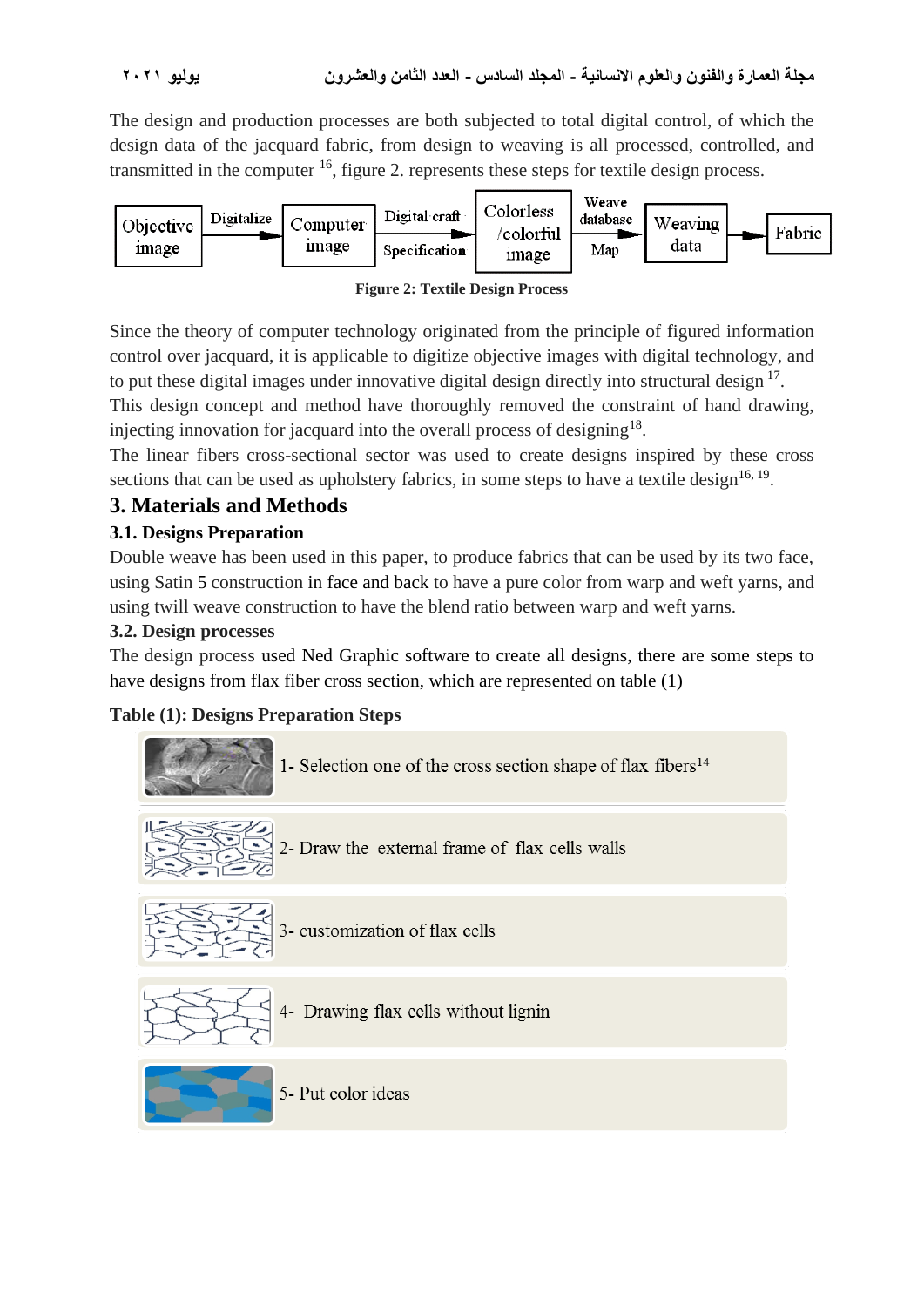## **4. Results and Dissections**

After completion and access to the appropriate designs, we can implement these designs to be used as upholstery fabrics, with five different colors for each design.

#### **4.1. Design ideas**

Design and Color ideas were represented in Figures (3, 4, 5, 6, 7 and 8).



**Figure 3: Design 1** Figure 4: Design 2





**Figure 5: Design 3** Figure 6: Design 4

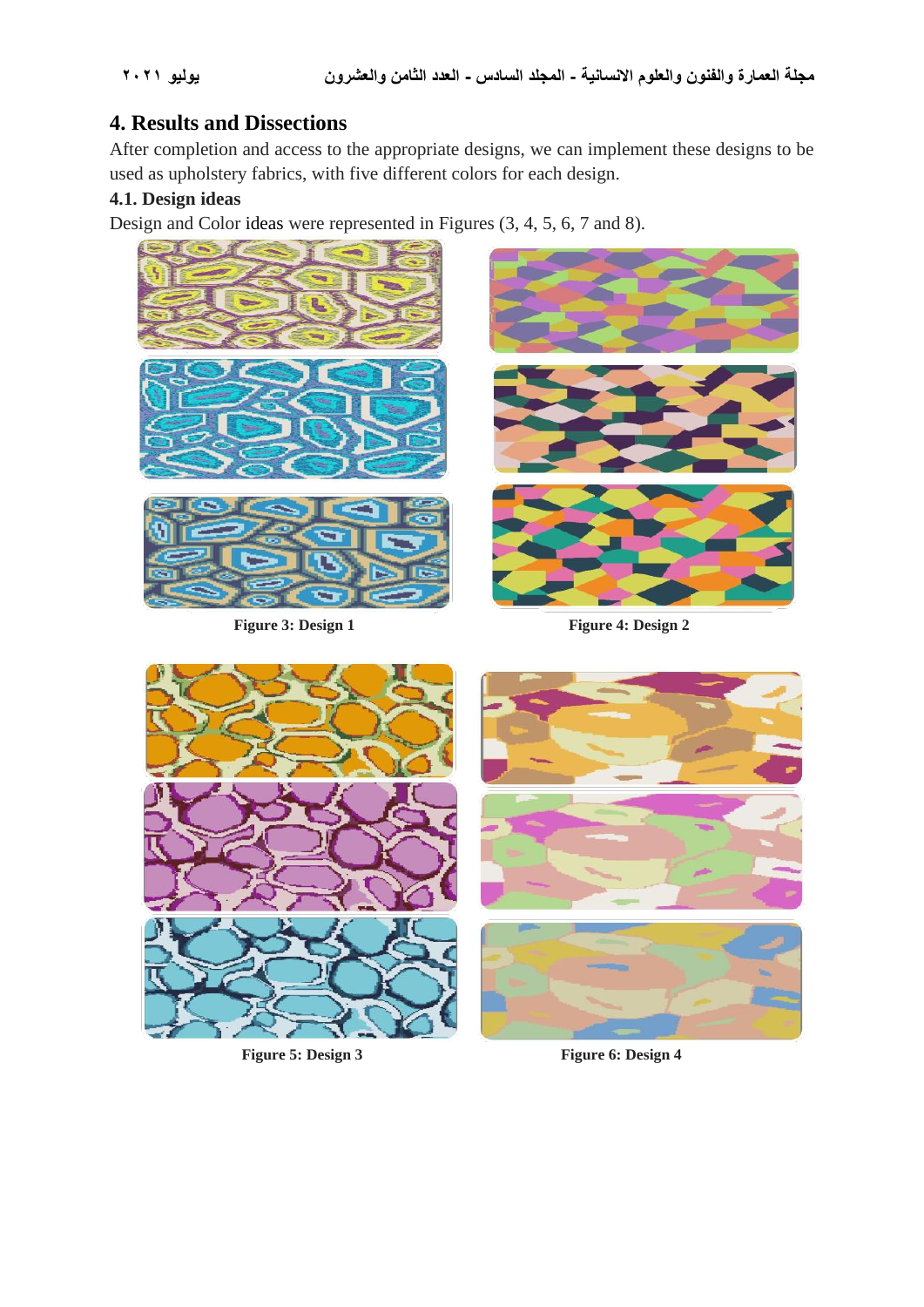

**Figure 8: Design 6**

#### **4.2. Reading of Design ideas**

Reading designs to produce the ideas of these designs, and show three different color ideas for each one of these designs.

**Design 1:** Produces the cross section of flax cells with different sizes, and lignin, with strait lines for cells walls, and make some effects on surface of the design.

**Design 2**: draw outlines cross section of flax cells with different sizes, without lignin or cells lumens.

**Design 3:** Produces the cross section of flax cells with different sizes, and lignin, with curves lines for cells walls with dark color, to make cells more clear.

**Design 4:** Gives the flax cells cross sections more roundness, without lignin, and make cells appear lumens.

**Design 5:** Gives bunch for the flax cells cross section in the middle of it, to make it look like a stretched surface**.**

**Design 6:** Draw cross section in flax cells with four different colors, and use the fifth color to make shredding on the surface of the design.

### **4.3. Design color percentage**

These color ideas are prior to the implementation of the design on the jacquard weaving machine according to the executive specification unit of the jacquard which is used.

Table (4) represents the percentage of appearance of each color as shown in figure (8).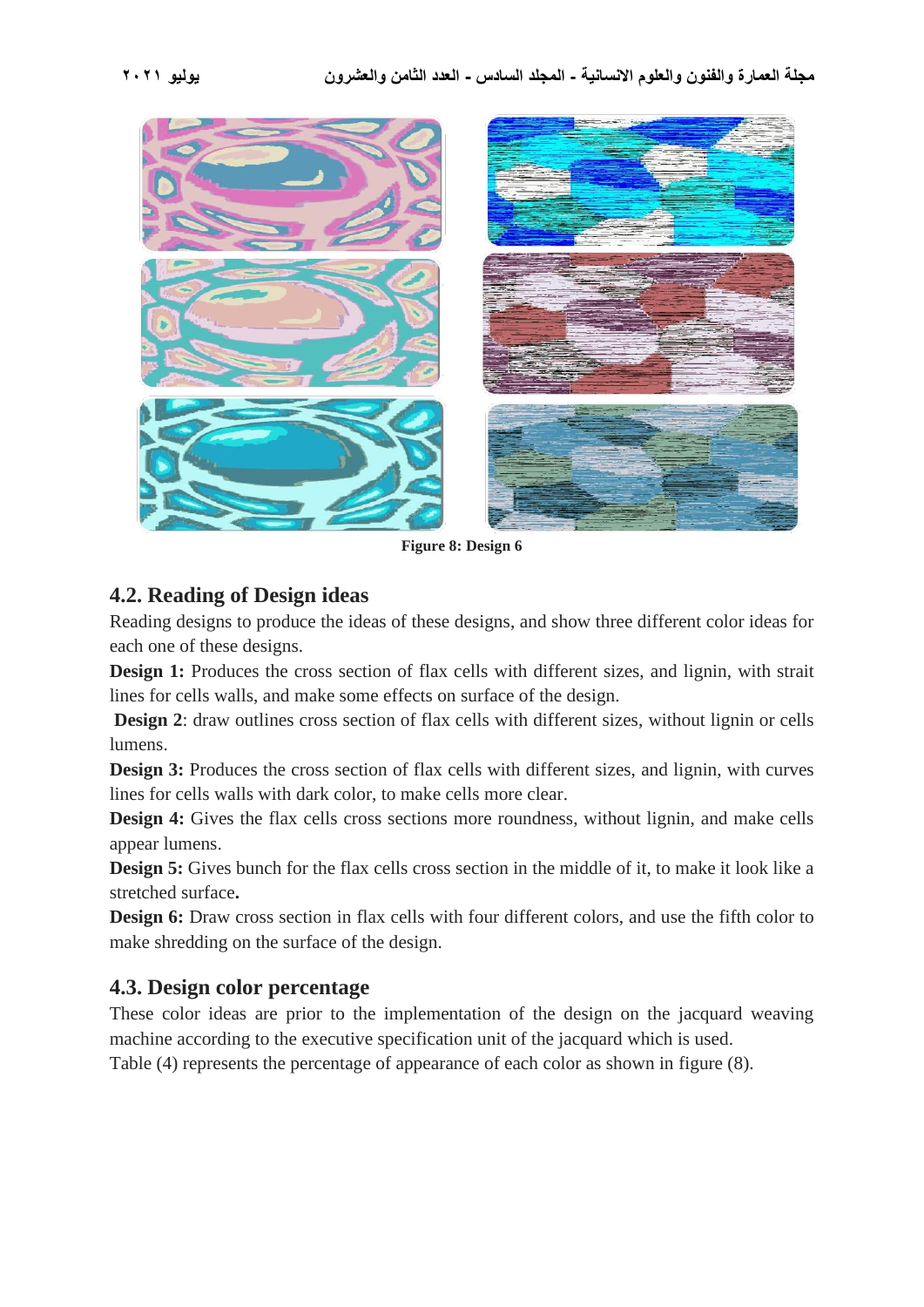|              | Design 1 | Design 2 | Design 3 | Design 4 | Design 5 | Design 6 |
|--------------|----------|----------|----------|----------|----------|----------|
| A warp       | 25.7     | 28.3     | 47.6     | 34.3     | 34.7     | 44.4     |
| B warp       | 23.3     | 22.2     | 24.7     | 22       | 23.6     | 22.7     |
| A weft       | 20.5     | 18.9     |          | 15.9     | 22.5     | 20.3     |
| B weft       | 19.8     | 18       | 10.1     | 14.9     | 10.4     | 11.6     |
| <b>Blend</b> | 10.7     | 12.5     | 6.5      | 12.9     | 8.9      | 1.0      |

|  |  | Table (4): results of color percentage |
|--|--|----------------------------------------|
|  |  |                                        |

Shown in table 4 and figure 8, the appearance of each color in different design is degradable from the highest percentage to the lowest percentage, which gave good influence on customers that occur by using satin weave for the constructions in the face and back of fabrics.



**Figure (9): chart of design color percentage**

## **5. Conclusion**

In this research we aspire for optimization of the use of textile fibers, and use fibers cross sections as a new source of textiles designs for upholstery fabrics.

Flax fiber cross section was used in this research as a design source, and using a textile program (Ned Graphic), to show how it can be made? and the way that was used to implement this design with different constructions.

Many other natural textile fibers can be used as a textile design source, that each of natural textile fibers has its own cross section, and can determine these fibers easy from their cross sections.

## **Reference**

1- A. Amiri and C. Ulven, "Surface Treatment of Flax Fiber," presented at the 65th Flax Institute of the United States, Fargo, ND, 2014. DOI: 10.13140/RG.2.1.4752.4005

2- Ali Amiri1 & Chad A. Ulven- Durability of flax fiber bio-composites- Proceedings of the 66 th FLAX INSTITUTES of the United States March 31-April 1, 2016

3- E. Bodros, I. Pillin, N. Montrelay, and C. Baley, "Could biopolymers reinforced by randomly scattered flax fiber be used in structural applications?" Composites Science and Technology, vol. 67, pp. 462-470, 2007.

4- M. Assarar, D. Scida, A. El Mahi, C. Poilâne, and R. Ayad, "Influence of water ageing on mechanical properties and damage events of two reinforced composite materials: Flax–fibers and glass–fibers," Materials & Design, vol. 32, pp. 788-795, 2011.